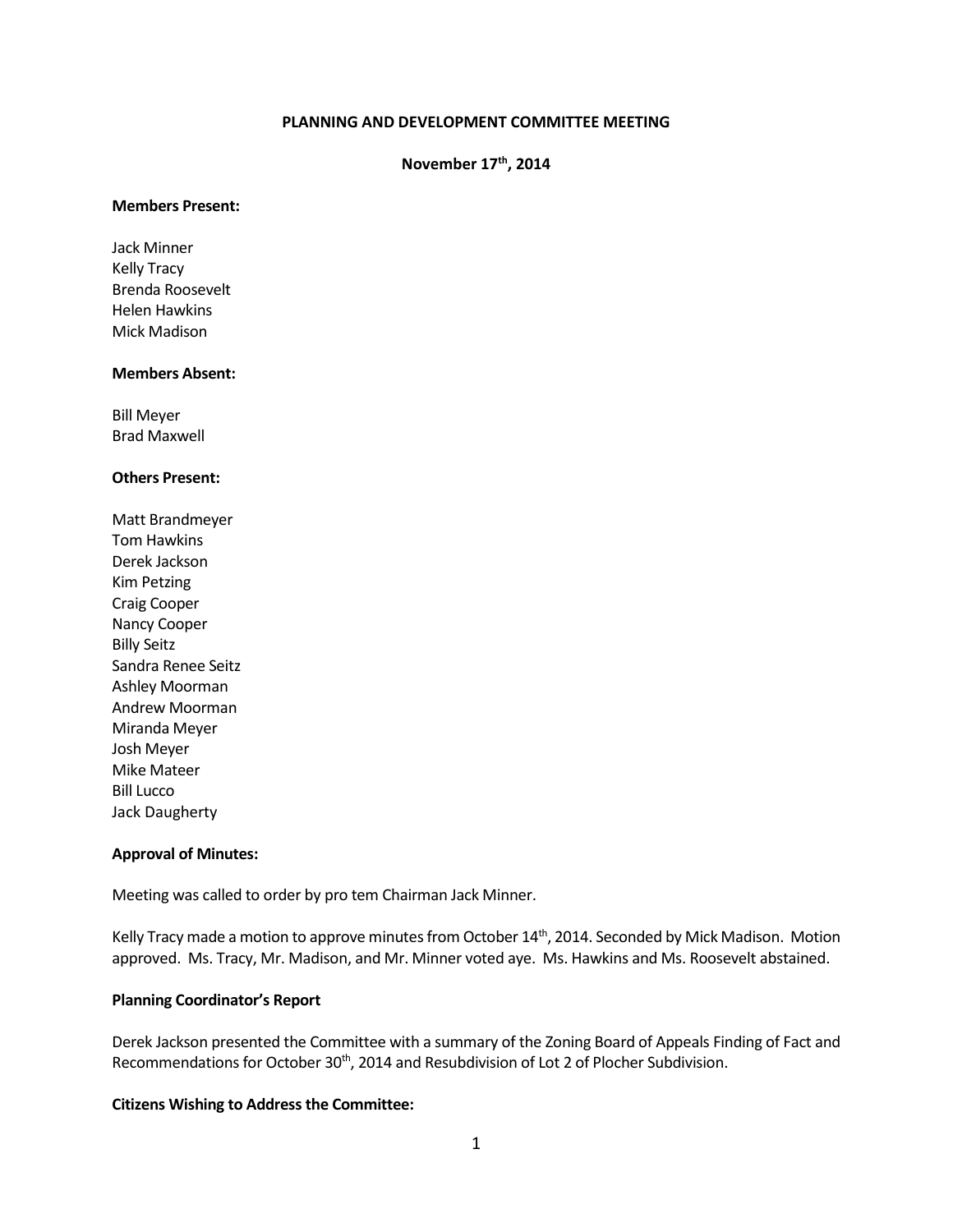Craig Cooper, property owner of 4525 Drda Lane, addressed the committee expressing concerns and frustration with S&K Repair Service and governing bodies over the last ten years. Mr. Cooper discussed the impacts that S&K Towing has had on the environment and Cahokia Creek. Mr. Cooper urged the committee not to delay the revocation process of S&K Repair Service's special use permit. Mr. Cooper submitted a letter to the record.

Michael Mateer, property owner of 4530 Drda Lane, addressed the committee. Mr. Mateer voiced concerns about S&K Towing, the 2008 zoning hearing process, and the new structure erected in 2012. Mr. Mateer stated that there was no follow up to the 2008 zoning hearing to ensure that the owner was in compliance with local ordinances.

Miranda and Josh Meyer, property owners of 4510 Drda Lane, addressed the committee. Mrs. Meyer stated that the operation has expanded since she originally moved to the neighborhood. Mr. Meyers submitted photographs of S&K Repair Service from their property.

Sandra Seitz, property owner of 4518 Drda Lane, addressed the committee with concerns about the expansion of S&K Repair Service. Ms. Seitz stated that fencing was never constructed around the entire property.

Nancy Cooper, property owner of 4525 Drda Lane, expressed concerns with S&K Repair Service's expansion and encroachment on the Drda Lane residents and Cahokia Creek.

Ashley and Andrew Moorman, property owners of 4507 Drda Lane, expressed concerns with S&K Repair Service and the impacts being made on the neighborhood.

Bill Lucco, attorney for S&K Repair Service, addressed the Committee. Mr. Lucco stated that he was not present during the 2008 zoning hearing, but he has been working with Matt Brandmeyer since the summer to address violations cited at S&K Repair Service. Mr. Lucco stated that he received a list of ten violation items on November 14th 2014 and requests additional time to adequately address the violations.

Jack Daugherty, attorney, stated that the request for additional time is too much as the S&K Repair Service should have the property in compliance immediately.

## **Old Business:**

None

#### **New Business:**

Brenda Roosevelt made a motion to approve Resolutions, Zoning Board of Appeals' Findings of Fact, and Recommendations for October 30<sup>th</sup>, 2014. Seconded by Helen Hawkins. Motion approved. All ayes.

Kelly Tracy made a motion to approve Domestic Farm Animal Text Amendment as amended by the Zoning Board of Appeals. Seconded by Brenda Roosevelt. Motion approved. All ayes.

Kelly Tracy made a motion to approve the Home Occupation Text Amendment as originally drafted by staff. Seconded by Brenda Roosevelt. Motion approved. All ayes.